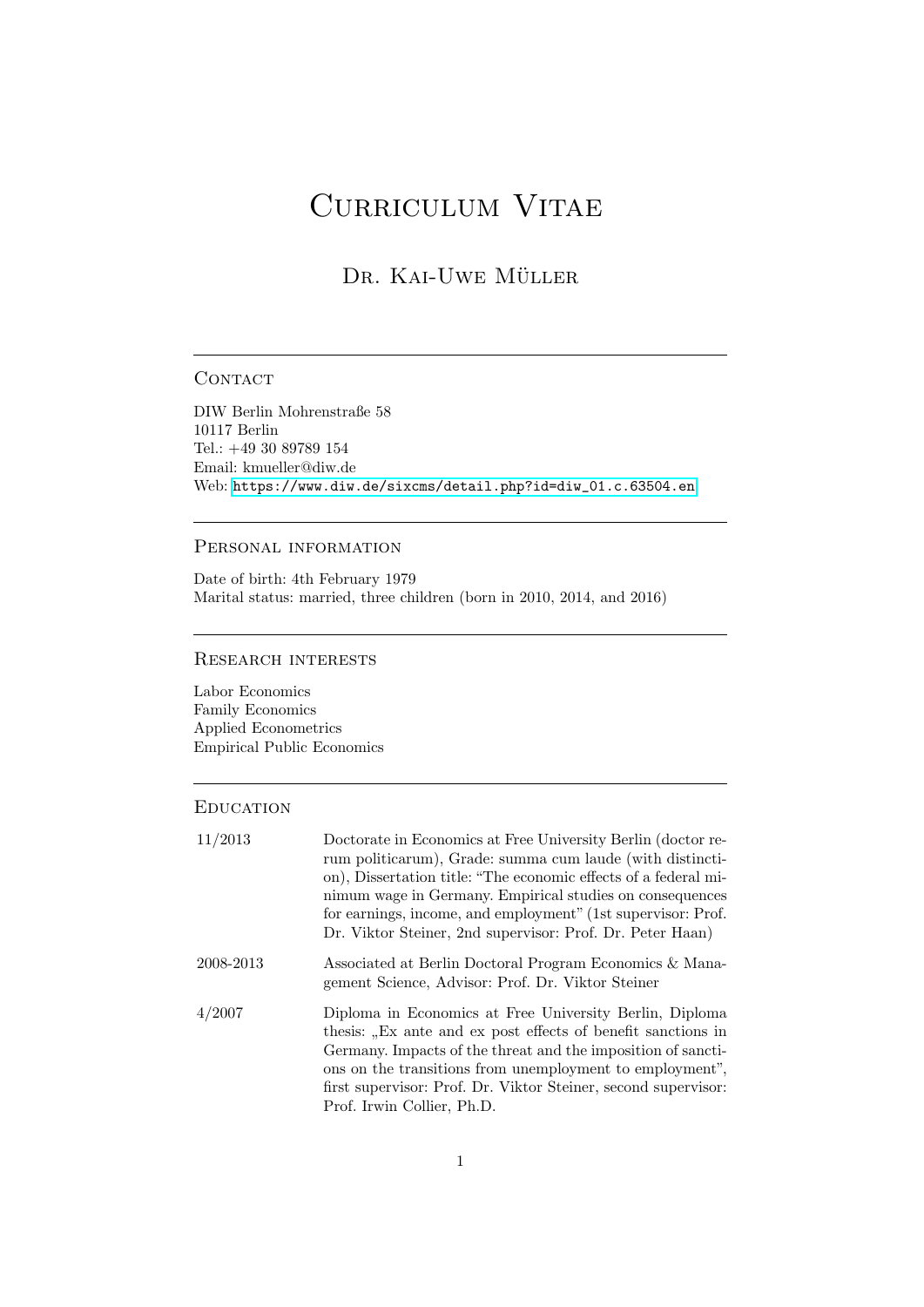| 2/2005 | Diploma in Political Science at Free University Berlin, diplo-<br>ma thesis: "Benchmarking von Beschäftigungsperformanz in<br>der EU. Regionale Vergleiche zur Ergänzung der Methode<br>der offenen Koordination", first supervisor: Prof. Dr. Gün-<br>ther Schmid, second supervisor: Prof. Dr. Gerhard Huber |
|--------|----------------------------------------------------------------------------------------------------------------------------------------------------------------------------------------------------------------------------------------------------------------------------------------------------------------|
| 6/1997 | Abitur at Lindenberg-Gymnasium in Ilmenau                                                                                                                                                                                                                                                                      |

## WORK EXPERIENCE

| since $04/2017$   | Head of the Junior Research Group "Time policy " German<br>Institute for Economic Research (DIW), Department Public<br>Economics funded by the Network for Interdisciplinary So-<br>cial Policy Research (FIS)                                                                                                              |
|-------------------|-----------------------------------------------------------------------------------------------------------------------------------------------------------------------------------------------------------------------------------------------------------------------------------------------------------------------------|
| $10 - 12/2014$    | Guest researcher at Institute for Fiscal Studies (London)                                                                                                                                                                                                                                                                   |
| since $10/2013$   | Post-doctoral researcher at German Institute for Economic<br>Research (DIW), Department Public Economics                                                                                                                                                                                                                    |
|                   | $10/2007 - 10/2013$ Research associate at German Institute for Economic Re-<br>search (DIW), Department Public Economics                                                                                                                                                                                                    |
| $2/2005 - 8/2007$ | Research associate at Social Science Research Center Berlin<br>(WZB), Department Labor Market Policy and Employment,<br>research project, Evaluation of the measures to implement<br>the proposals of the Hartz-Commission. Module 1a - Reform<br>of placement services"                                                    |
|                   | $5/2000 - 12/2004$ Research assistant at Social Science Research Center Berlin<br>(WZB), Department Labor Market Policy and Employment,<br>research project, Urban labor markets. Berlin compared to<br>other German agglomerations 1977-1998", research project<br>"Efficiency mobilization in German employment services" |

# SCHOLARSHIPS & AWARDS

| 2019 | Rosabeth Moss Kanter Award for Excellence in Work-Family<br>Research nominee (15 out of more than 2500 research papers)                                                                                                                                                                                                       |
|------|-------------------------------------------------------------------------------------------------------------------------------------------------------------------------------------------------------------------------------------------------------------------------------------------------------------------------------|
| 2014 | ESEM Award 2014 at the 68th European Meeting of the<br>Econometric Society. In recognition of the two best papers<br>in applied economics presented by young researchers.<br>Paper title: "Analyzing Economic Policies that Affect Sup-<br>ply and Demand: A Structural Model of Productivity, Labor<br>Supply and Rationing" |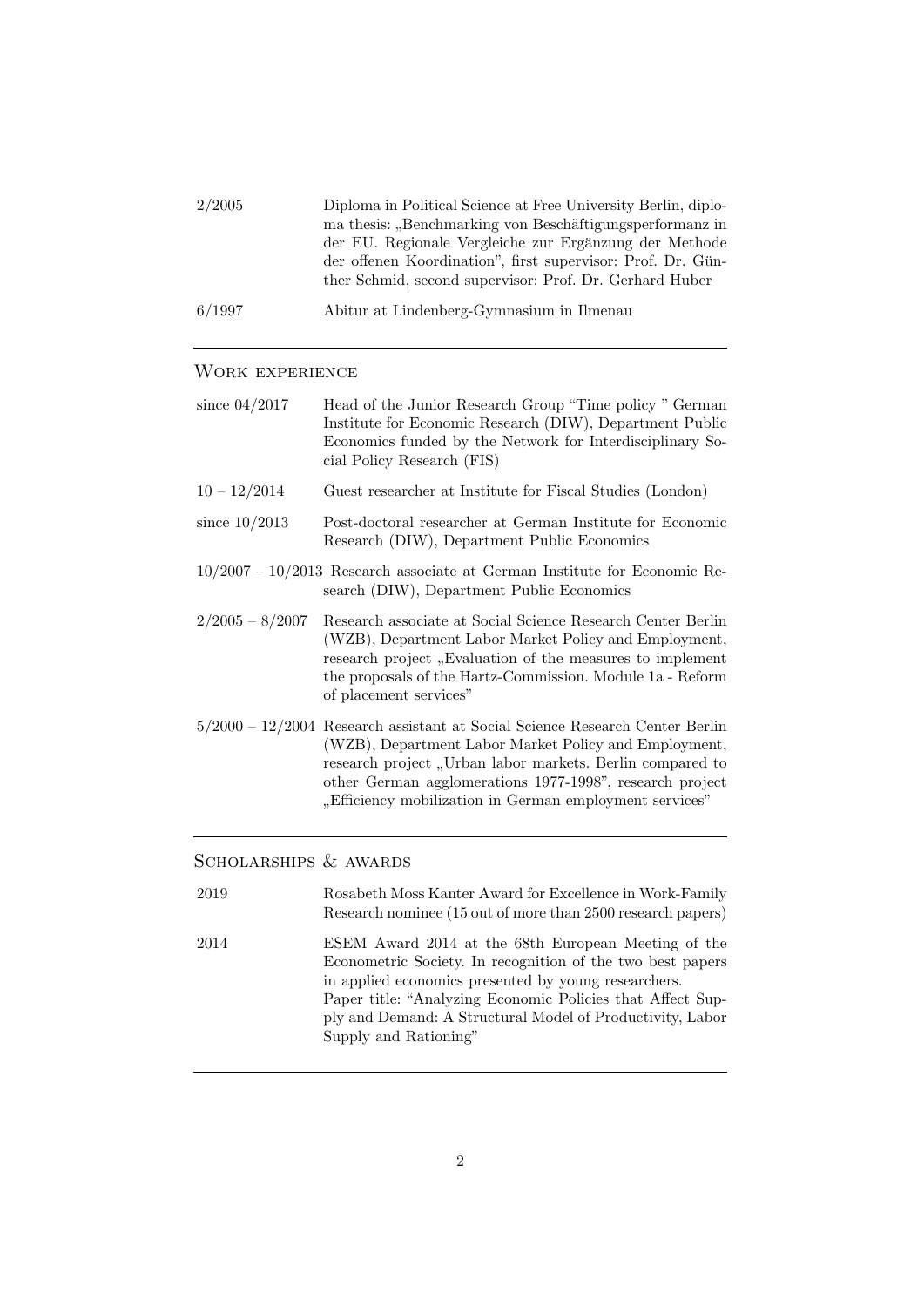# External research funds

| 2019 | Expertise für den Dritten Gleichstellungsbericht zum Thema<br>"Veränderung des Gender Care Gap durch mobiles und fle-<br>xibles Arbeiten", gefördert von der Geschäftstelle des Dritten<br>Gelichstellungsberichts der Bundesregierung                                                                                                                            |
|------|-------------------------------------------------------------------------------------------------------------------------------------------------------------------------------------------------------------------------------------------------------------------------------------------------------------------------------------------------------------------|
| 2017 | Junior Research Group "Time policy – how can social policy<br>help to manage critical phases over the life course?", fun-<br>ded Federal Ministry of Labour and Social Affairs (BMAS),<br>within the framework "Interdisciplinary Social Policy Rese-<br>arch" (including positions for the head of the group, two<br>doctoral students and a research assistant) |
| 2015 | Weiterentwicklung der 'Familienarbeitszeiten – Kosten und<br>Wirkungen einer Lohnersatzleistung bei reduzierter Vollzeit-<br>beschäftigung' [Refinement of the 'Family Working Time'<br>model – costs and and impact of a partial icome replace-<br>ment under reduced full-time employment, funded by the<br>Friedrich-Ebert-Foundation                          |
| 2011 | The Impact of Social Security Contributions on Earnings:<br>Evidence using administrative data in France, Germany, the<br>Netherlands and the UK, funded by the German Science<br>Foundation, Open Research Area (ORA) for the Social Sciences                                                                                                                    |

### SELECTED CONFERENCE TALKS

| 2019     | Annual Congress of the Verein für Socialpolitik, Leipzig                                            |
|----------|-----------------------------------------------------------------------------------------------------|
| 2019     | 72nd European Meeting of the Econometric Society, Man-<br>chester                                   |
| 2018     | 71st European Meeting of the Econometric Society, Köln                                              |
| 2018     | 74th Annual Congress of the International Institute of Public<br>Finance, Tampere                   |
| $2017\,$ | 70th European Meeting of the Econometric Society, Lissabon                                          |
| $2017\,$ | Annual Congress of the Verein für Socialpolitik, Vienna                                             |
| 2016     | Annual Congress of the Verein für Socialpolitik, Augsburg                                           |
| $2015\,$ | 11th World Congress of the Econometric Society, Montreal                                            |
| $2015\,$ | 30th Annual Congress of the European Economic Associati-<br>on, Mannheim                            |
| 2015     | Annual Congress of the Verein für Socialpolitik, Mannheim                                           |
| 2015     | SEEK Workshop on Labour Market Policy Evaluations Using<br>Job Search and Matching Models, Mannheim |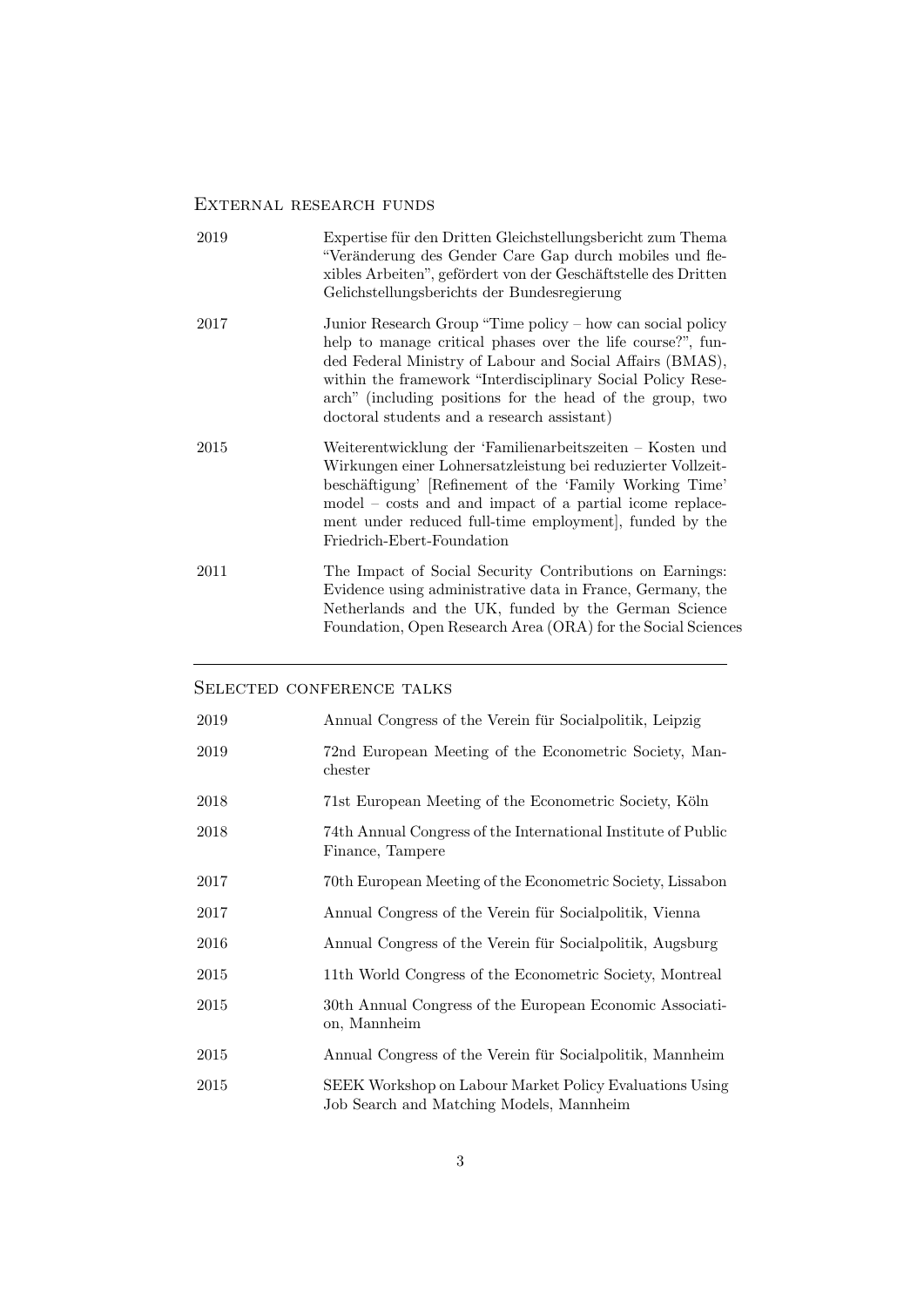| 2014 | 69th European Meeting of the Econometric Society, Toulouse                       |
|------|----------------------------------------------------------------------------------|
| 2014 | 26th Conference of the European Association of Labour Eco-<br>nomists, Ljubljana |
| 2014 | Annual Congress of the Verein für Socialpolitik, Hamburg                         |
| 2013 | 68th European Meeting of the Econometric Society, Toulouse                       |
| 2013 | Annual Congress of the Verein für Socialpolitik, Düsseldorf                      |
| 2012 | Annual Congress of the Verein für Socialpolitik, Göttingen                       |
|      |                                                                                  |

**TEACHING** 

| 2019    | Labour markets and the welfare state in Europe, Department<br>of Economics, Berlin School of Law and Economics (HWR<br>Berlin) |
|---------|--------------------------------------------------------------------------------------------------------------------------------|
| 2018/19 | Labour markets and the welfare state in Europe, Department<br>of Economics, Berlin School of Law and Economics (HWR<br>Berlin) |
| 2018    | Labour markets and the welfare state in Europe, Department<br>of Economics, Berlin School of Law and Economics (HWR<br>Berlin) |
| 2016/17 | Introduction to eocnomic policy (with Ronny Freier), De-<br>partment of Economics, University of Potsdam                       |
| 2016/17 | Quantitative methods (with Johannes Geyer), Department<br>of Economics, Berlin School of Law and Economics (HWR<br>Berlin)     |
| 2012/13 | Applied microeconometrics (with Viktor Steiner), Depart-<br>ment of Economics, Free University Berlin                          |
| 2012    | Microeconometrics (with Viktor Steiner), Department of Eco-<br>nomics, Free University Berlin                                  |
| 2011/12 | Microeconometrics (with Viktor Steiner), Department of Eco-<br>nomics, Free University Berlin                                  |
| 2011    | Microeconometrics (with Viktor Steiner), Department of Eco-<br>nomics, Free University Berlin                                  |
| 2010/11 | Empirical public economics (with Viktor Steiner), Depart-<br>ment of Economics, Free University Berlin                         |
| 2010    | Microeconometrics (with Viktor Steiner), Department of Eco-<br>nomics, Free University Berlin                                  |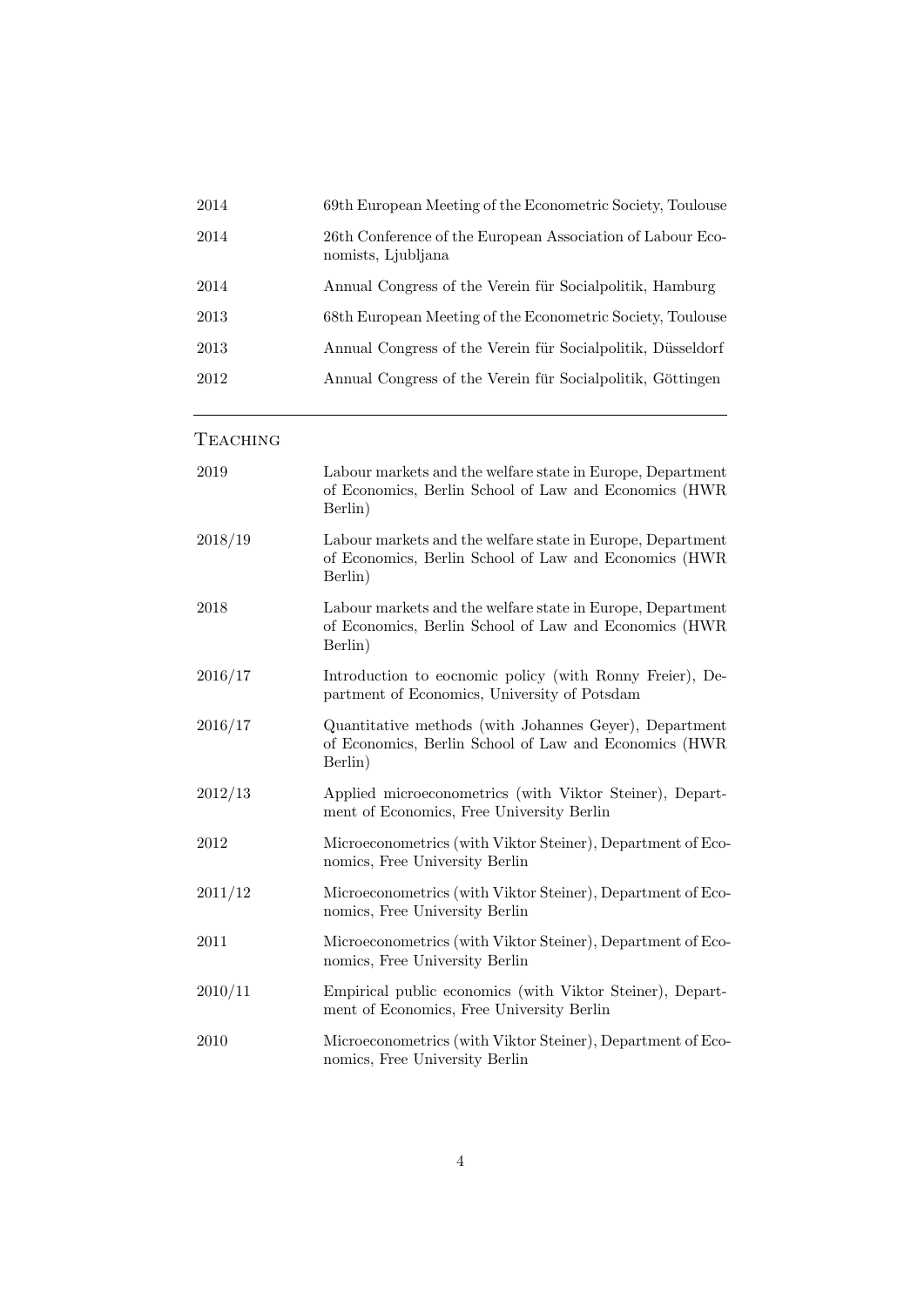# Media appearances (selection)

| ARD Tagesschau                                                                        |
|---------------------------------------------------------------------------------------|
| RTL Aktuell                                                                           |
| Pro7/SAT 1 Abendnachrichten                                                           |
| TF1                                                                                   |
| Hessischer Rundfunk                                                                   |
| Deutschlandfunk                                                                       |
| Euronews                                                                              |
| Radio France International                                                            |
| nty                                                                                   |
| Frankfurter Rundschau (own contributions)                                             |
| various daily and weekly newpapers and magazines (articles<br>about research results) |

# **PUBLICATIONS**

## Articles in refereed journals

| 2019 | Child care expansion and mothers' labor supply: is there a<br>causal link? (with Katharina Wrohlich), Labour Economics,<br>revise & re-submit.                                              |
|------|---------------------------------------------------------------------------------------------------------------------------------------------------------------------------------------------|
| 2019 | Time to Care? The Effects of Retirement on Informal Care<br>Provision (with Björn Fischer), The Journal of Health Eco-<br><i>nomics</i> , revise & re-submit.                               |
| 2018 | The family working time model – toward more gender equali-<br>ty in work and care (with Michael Neumann and Katharina<br>Wrohlich), Journal of European Social Policy, 28 (5), 471-<br>486. |
| 2017 | Who bears the burden of social security contributions in Ger-<br>many? Evidence from 35 years of administrative data (with<br>Michael Neumann), De Economist, 165 $(2)$ , 165-179.          |
| 2016 | Two Steps Forward – One Step Back? Evaluating Contradic-<br>ting Child Care Policies in Germany (with Katharina Wroh-<br>lich), CESifo Economic Studies, $62$ (4), $672-698$ .              |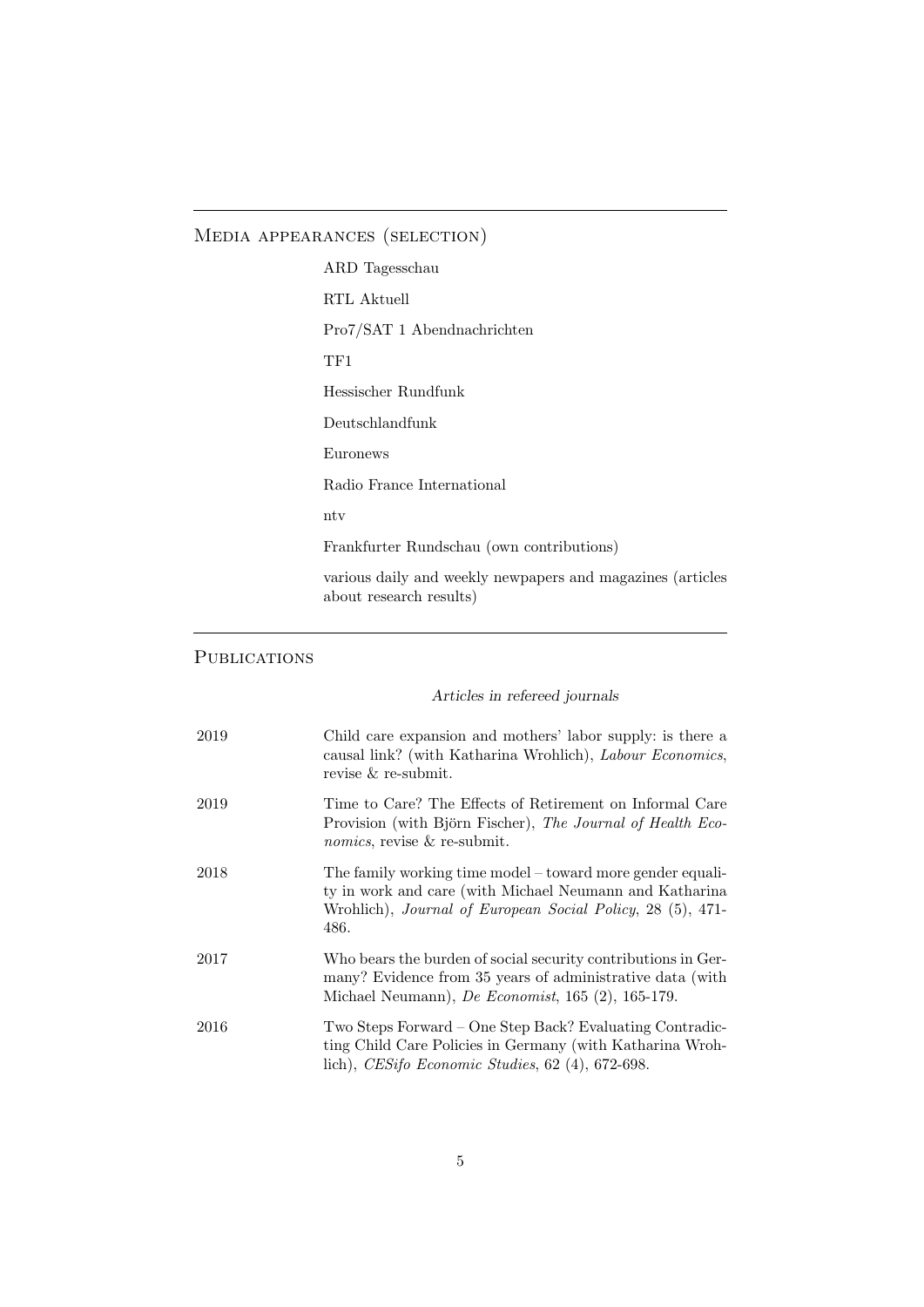| 2014       | Kindertagesbetreuung: Wie wird ihre Nutzung beeinflusst<br>und was kann sie für die Entwicklung von Kindern bewir-<br>ken? (with C. Katharina Spieß and Katharina Wrohlich),<br>Vierteljahrshefte zur Wirtschaftsforschung, No. 83, 49-67.                                                                                                                                                                                 |
|------------|----------------------------------------------------------------------------------------------------------------------------------------------------------------------------------------------------------------------------------------------------------------------------------------------------------------------------------------------------------------------------------------------------------------------------|
| 2011       | Employment effects of wage subsidies and minimum wages.<br>The reform of the low-wage labor market in Germany (with<br>Viktor Steiner), Journal of Labor Market Research, No. 44,<br>181-195.                                                                                                                                                                                                                              |
| 2009       | Would a Legal Minimum Wage Reduce Poverty? A Microsi-<br>mulation Study for Germany (with Viktor Steiner), Journal<br>of Income Distribution, No. 18, 131-151.                                                                                                                                                                                                                                                             |
| 2007       | Individual and Regional Determinants of Receiving Unem-<br>ployment Benefit Sanctions in Germany, AStA Advances in<br><i>Statistical Analysis</i> , No. 1, 275-286.                                                                                                                                                                                                                                                        |
|            | Articles in edited volumes                                                                                                                                                                                                                                                                                                                                                                                                 |
| 2012       | Private Bindung und berufliche Perspektiven. Heiratsverhal-<br>ten und Arbeitsmarktpartizipation von Frauen in Deutsch-<br>land (with Agnes Blome and Stephan Manning), in: R. Ort-<br>lieb and B. Sieben (Hrsg.), Geschenkt wird einer nichts –<br>oder doch? Festschrift für Gertraude Krell. Programmati-<br>$sches - Personalpolitik - Gender - Diversity - Diskursive$<br>Anknüpfungen, Rainer Hampp Verlag, 141-147. |
| 2007       | Benchmarking Employment Services in Germany (with Hugh<br>Mosley), in: J. de Koning (Ed.), The Evaluation of Active<br>Labour Market Policies: Measures, Public Private Partner-<br>ships and Benchmarking, Edward Elgar Publishers, 275-308.                                                                                                                                                                              |
| 2006       | Die Kosteneffizienz aktiver Maßnahmen im Vergleich (with<br>Hugh Mosley), in: Christian Brinkmann, Susanne Koch, Hans<br>Gerhard Mendius (Ed.), Wirkungsforschung und Politikbe-<br>ratung – eine Gratwanderung?, Institut für Arbeitsmarkt-<br>und Berufsforschung (IAB), BeitrAB 300, 201-217.                                                                                                                           |
| $\,2005\,$ | Die Sanktionspolitik der Arbeitsagenturen: Eine empirische<br>Analyse zu Sperrzeiten (with Frank Oschmiansky), in: Hol-<br>ger Schütz and Hugh Mosley (Ed.), Arbeitsagenturen auf<br>dem Prüfstand. Leistungsvergleich und Reformpraxis der Ar-<br>beitsvermittlung, edition sigma, 95-113.                                                                                                                                |
| 2005       | Leistungsvergleich der Arbeitsagenturen: Eingliederungsquo-<br>ten als Performanzindikator für Maßnahmenerfolg (with Hugh<br>Mosley), in: Holger Schütz and Hugh Mosley (Hrsg.), Ar-<br>beitsagenturen auf dem Prüfstand. Leistungsvergleich und<br>Reformpraxis der Arbeitsvermittlung, edition sigma, 21-55.                                                                                                             |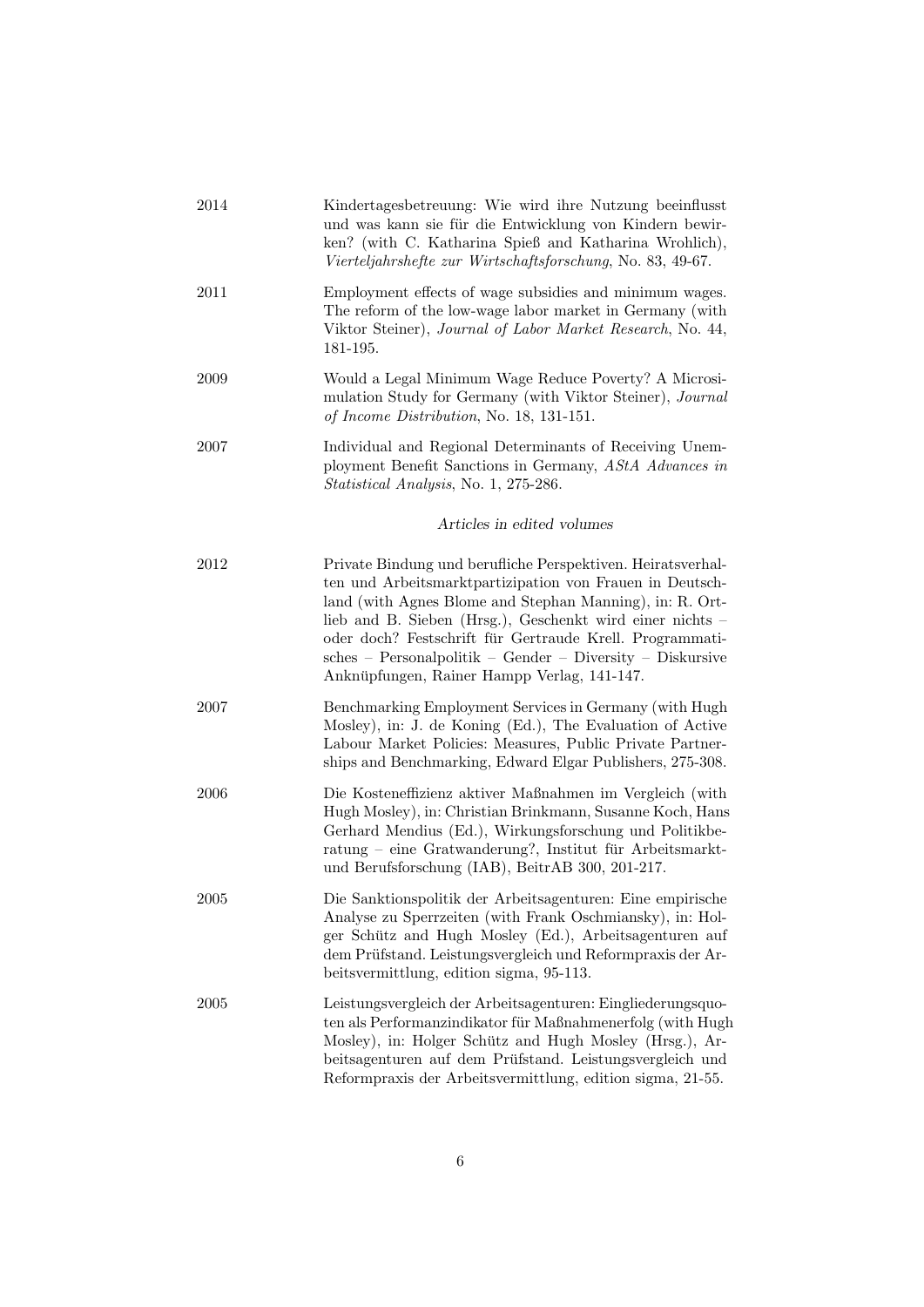| 2005 | Die Kosteneffizienz aktiver Maßnahmen im regionalen Ver-<br>gleich (with Hugh Mosley), in: Holger Schütz and Hugh Mos-<br>ley (Hrsg.), Arbeitsagenturen auf dem Prüfstand. Leistungs-<br>vergleich und Reformpraxis der Arbeitsvermittlung, edition<br>sigma, 57-72.                                                                              |
|------|---------------------------------------------------------------------------------------------------------------------------------------------------------------------------------------------------------------------------------------------------------------------------------------------------------------------------------------------------|
| 2005 | Performanzanalyse der Arbeitsagenturen: Eingliederungser-<br>folg bei Arbeitslosen (with Hugh Mosley), in: Holger Schütz<br>and Hugh Mosley (Hrsg.), Arbeitsagenturen auf dem Prüf-<br>stand. Leistungsvergleich und Reformpraxis der Arbeitsver-<br>mittlung, edition sigma, 73-94.                                                              |
| 2004 | Leistungsvergleich der Arbeitsämter: Eingliederungsquoten<br>als Performanzindikator für Maßnahmenerfolg (with Hugh<br>Mosley), in: Günther Schmid, Markus Gangl and Peter Kup-<br>ka (Hrsg.), Arbeitsmarktpolitik und Strukturwandel: Empi-<br>rische Analysen, Institut für Arbeitsmarkt- und Berufsfor-<br>schung (IAB), BeitrAB 286, 107-132. |
|      | Articles in non-refereed journals                                                                                                                                                                                                                                                                                                                 |
| 2018 | Teilzeitbeschäftigte würden gerne mehr Stunden arbeiten,<br>Vollzeitbeschäftigte lieber reduzieren (with Michelle Harnisch<br>and Michael Neumann), Deutsches Institut für Wirtschafts-<br>forschung (DIW), DIW Wochenbericht Nr. 38, 837-846.                                                                                                    |
| 2018 | Rückkehrrecht in Vollzeit: Ein überfälliger Baustein moder-<br>ner Arbeitszeitpolitik: Kommentar, Deutsches Institut für<br>Wirtschaftsforschung (DIW), DIW Wochenbericht Nr. 25,<br>562.                                                                                                                                                         |
| 2016 | Zehn Jahre Elterngeld: Eine wichtige familienpolitische Maß-<br>nahme (with Malte Huebener, C. Katharina Spieß and Ka-<br>tharina Wrohlich), Deutsches Institut für Wirtschaftsforschung<br>(DIW), DIW Wochenbericht Nr. 49, 1159-1166.                                                                                                           |
| 2015 | The "Family Working-Time Benefits Model" (Familienarbeits-<br>zeit): Giving Mothers More Time for Work, Giving Fathers<br>More Time for Family (with Michael Neumann and Ka-<br>tharina Wrohlich), German Institute for Economic Research<br>(DIW), DIW Economic Bulletin No. $45/46$ , 595-602.                                                  |
| 2013 | Bessere Vereinbarkeit von Familie und Beruf durch eine neue<br>Lohnersatzleistung bei Familienarbeitszeit (with Michael Neu-<br>mann and Katharina Wrohlich), German Institute for Eco-<br>nomic Research (DIW), DIW Wochenbericht No. 46, 3-11.                                                                                                  |
| 2013 | Gesetzlicher Mindestlohn – Kein verteilungspolitisches All-<br>heilmittel (with Karl Brenke), German Institute for Econo-<br>mic Research (DIW), DIW Wochenbericht No. 39, 3-18.                                                                                                                                                                  |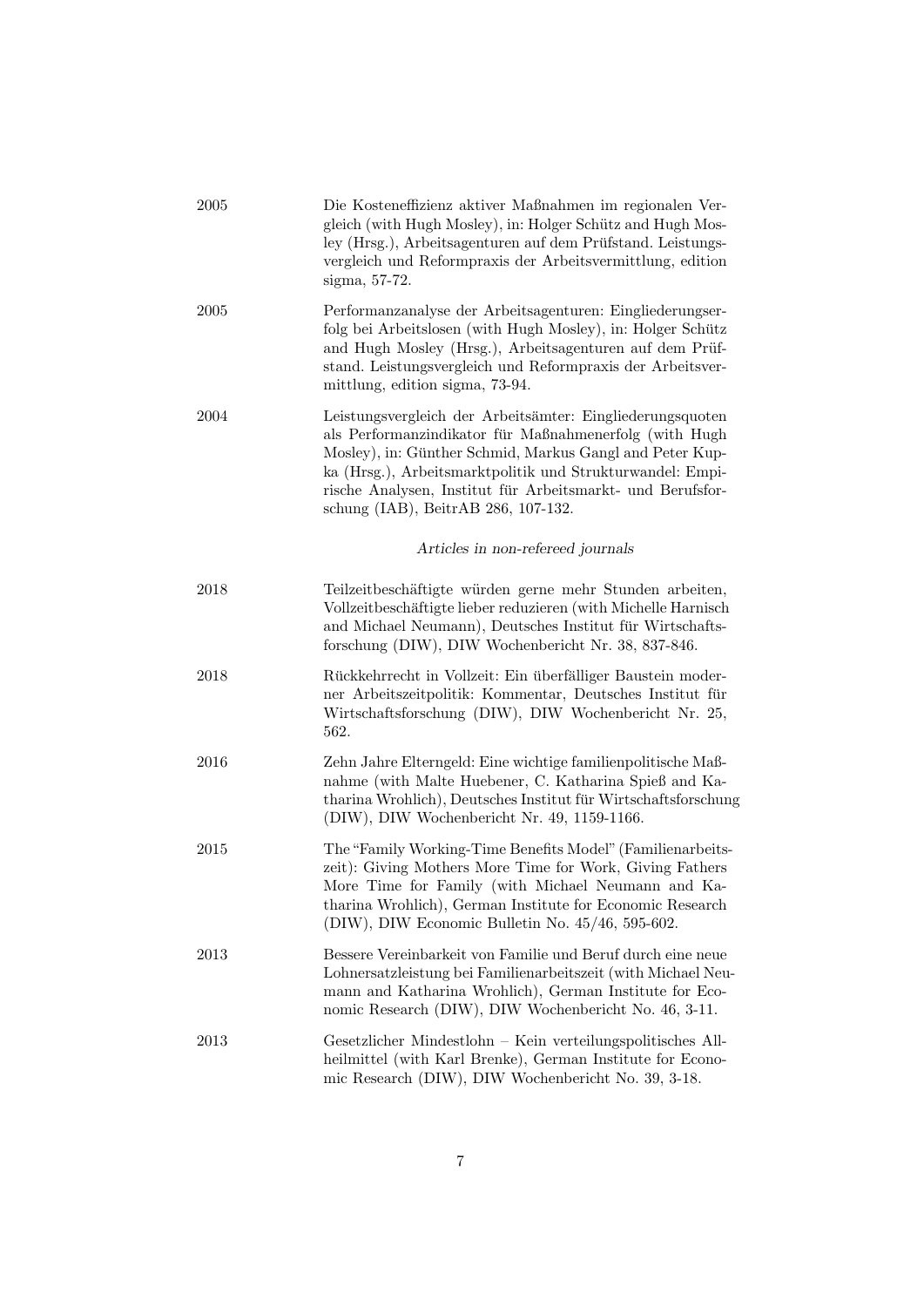| 2013 | Rechtsanspruch auf Kitaplatz ab zweitem Lebensjahr: Er-<br>werbsbeteiligung von Müttern wird steigen und Kinder kön-<br>nen in ihrer Entwicklung profitieren (with C. Katharina Spieß<br>and Katharina Wrohlich), German Institute for Economic<br>Research (DIW), DIW Wochenbericht No. 32, 3-13. |
|------|----------------------------------------------------------------------------------------------------------------------------------------------------------------------------------------------------------------------------------------------------------------------------------------------------|
| 2012 | Mindestlohn im Bauhauptgewerbe: Beschäftigungseffekte nicht<br>nachweisbar, German Institute for Economic Research (DIW),<br>DIW Wochenbericht No. 47, 16-21.                                                                                                                                      |
| 2009 | Wie groß sind die Beschäftigungsverluste aufgrund eines all-<br>gemeinen Mindestlohns?, German Institute for Economic Re-<br>search (DIW), DIW Wochenbericht No. 26, 430-433.                                                                                                                      |
| 2008 | Mindestlöhne kosten Arbeitsplätze: Jobverluste vor allem bei<br>Geringverdienern (with Viktor Steiner), German Institute<br>for Economic Research (DIW), DIW Wochenbericht No. 30,<br>418-423.                                                                                                     |
| 2008 | Mindestlohn kein geeignetes Instrument gegen<br>Armut<br>Deutschland (with Viktor Steiner), German Institute for Eco-<br>nomic Research (DIW), DIW Wochenbericht No. 22, 298-<br>300.                                                                                                              |
|      | Discussion papers, work in progress                                                                                                                                                                                                                                                                |
| 2019 | Time to Care? The Effects of Retirement on Informal Care<br>Provision (with Björn Fischer), DIW Discussion Papers No.<br>1809, German Institute for Economic Research (DIW Ber-<br>$\lim$ .                                                                                                        |
| 2019 | Does the German Minimum Wage Help Low Income House-<br>holds? Evidence from Observed Outcomes and the Simulati-<br>on of Potential Effects (with Teresa Backhaus), DIW Discus-<br>sion Papers No. 1805, German Institute for Economic Rese-<br>arch (DIW Berlin).                                  |
| 2018 | Labor Supply under Participation and Hours Constraints<br>(with Michael Neumann and Katharina Wrohlich), DIW Dis-<br>cussion Papers No. 1758, German Institute for Economic Re-<br>search (DIW Berlin).                                                                                            |
| 2018 | Child care expansion and mothers' labor supply: is there<br>a causal link? (with Katharina Wrohlich), German Institu-<br>te for Economic Research (DIW Berlin), DIW Discussion<br>Papers No. 1747, German Institute for Economic Research<br>(DIW Berlin).                                         |
| 2016 | Who Bears the Burden of Social Security Contributions in<br>Germany? Evidence from 35 Years of Administrative Data<br>(with Michael Neumann), DIW Discussion Papers No. 1627,<br>German Institute for Economic Research (DIW Berlin).                                                              |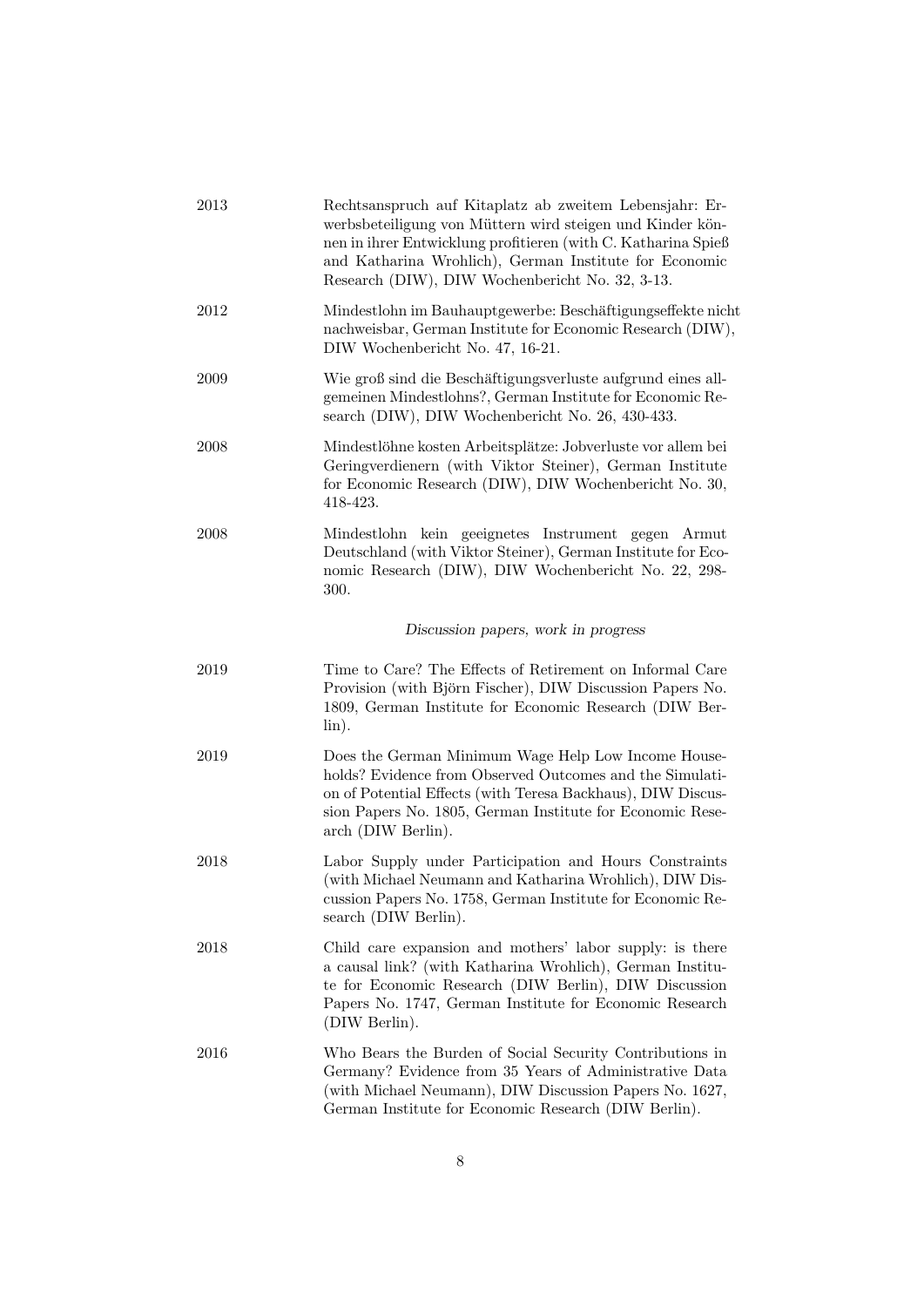| 2016 | The Family Working Time Model – Toward More Gender<br>Equality in Work and Care (with Michael Neumann and<br>Katharina Wrohlich), DIW Discussion Papers No. 1603, Ger-<br>man Institute for Economic Research (DIW Berlin).                        |
|------|----------------------------------------------------------------------------------------------------------------------------------------------------------------------------------------------------------------------------------------------------|
| 2016 | The Economic Incidence of Social Security Contributions:<br>A Discontinuity Approach with Linked Employer-Employee<br>Data (with Michael Neumann), DIW Discussion Papers No.<br>1578, German Institute for Economic Research (DIW Ber-<br>$\lim$ . |
| 2014 | A joint model of productivity, labor supply and rationing.<br>Policy applications to a federal minimum wage for Germa-<br>ny, Paper presented at the 68th European Meeting of the<br>Econometric Society, Toulouse.                                |
| 2013 | Estimating the employment effects of a minimum wage from<br>a cross-sectional wage distribution. A semi-parametric ap-<br>proach, Paper presented at the 67th European Meeting of<br>the Econometric Society, Gothenburg.                          |
| 2013 | Beliefs and policy change: Do politics respond to people's<br>attitudes? The case of work/care policies (with Agnes Blo-<br>me), Paper presented at the 71st Annual Conference of the<br>Midwest Political Science Association, Chicago.           |
| 2010 | Employment Effects of a Sectoral Minimum Wage in Germa-<br>ny: Semi-Parametric Estimations from Cross-Sectional Da-<br>ta, DIW Discussion Papers No. 1061, German Institute for<br>Economic Research (DIW Berlin).                                 |
| 2010 | Labor Market and Income Effects of a Legal Minimum Wage<br>in Germany (with Viktor Steiner), DIW Discussion Papers<br>No. 1000, German Institute for Economic Research (DIW)<br>Berlin).                                                           |
| 2009 | How Robust Are Simulated Employment Effects of a Le-<br>gal Minimum Wage in Germany? A Comparison of Different<br>Data Sources and Assumptions, DIW Discussion Papers No.<br>900, German Institute for Economic Research (DIW Berlin).             |
| 2009 | Imposed Benefit Sanctions and the Unemployment-to-Employment<br>Transition: The German Experience (with Viktor Steiner),<br>DIW Discussion Papers No. 792, German Institute for Eco-<br>nomic Research (DIW Berlin).                               |
| 2008 | Would a Legal Minimum Wage Reduce Poverty? A Micro-<br>simulation Study for Germany (with Viktor Steiner), DIW<br>Discussion Papers No. 791, German Institute for Economic<br>Research (DIW Berlin).                                               |